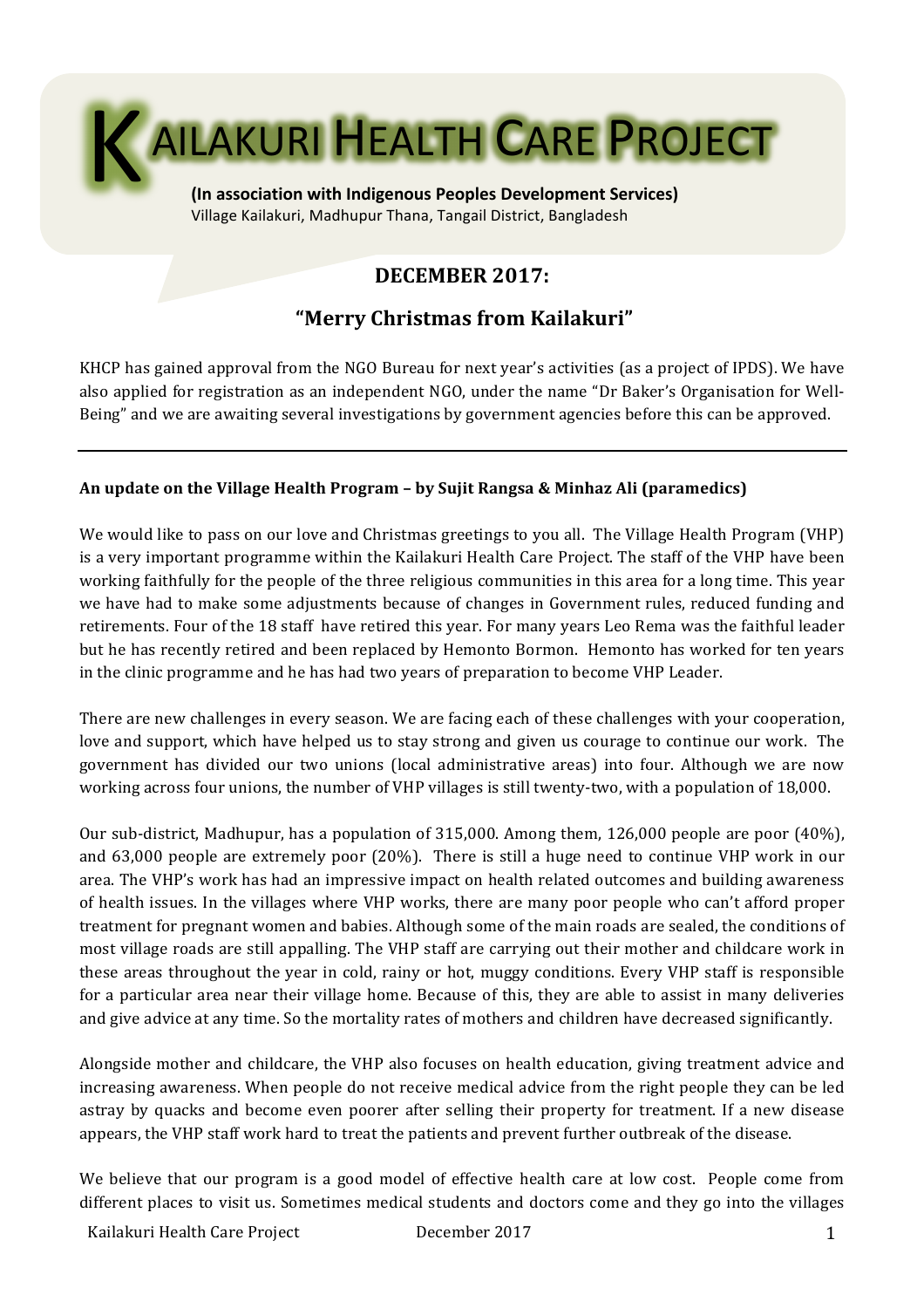with our staff to see our work. In this way they are exposed to the lifestyles and health problems of poorer and lower educated people in the villages, in situations they may be unfamiliar with.

Overall, we really feel that this is a suitable programme with appropriate treatment methods. As the government treatment centre is far way, the people of this area, especially pregnant women and children, would have really suffered without the VHP. The VHP's activities are still necessary for the people of this area. We hope that we will be able to continue our health work in the future as we receive the same support and cooperation as before. We wish you all the best.



Left: 15 of our VHP staff, who attend weekly review meetings and further training on Saturdays 

### **From Dr Jason Morgenson,**

Many of you may remember Fr. Doug Venne. He was my mother's cousin and did the newsletters for Thanarbaid and Kailakuri for many years. He also invited me to visit Dr. Baker's health project back in 1999, when it was still in Thanarbaid Village. I was in my first year of medical school at that time and already felt called by God to cross-cultural medical work. I was very impressed with the project. "Health care for the poor, by the poor" was the model. It was a model of immersion, much like Jesus immersed himself among the poor and healed their illnesses. The project was also all inclusive: Muslims, Hindus, and Christians all prayed, ate, and worked together. I returned in 2000 for another visit. In 2006, I returned with Merindy, my wife, for yet another visit. Merindy was very impressed with the project, which by that time had relocated to Kailakuri Village. Fr. Doug passed away in 2009. In 2011, we visited Fr. Doug's grave in Bangladesh and visited Kailakuri again. After much prayer, we decided in late 2012 that we would like to follow our calling to cross-cultural medical work at Kailakuri.

Merindy has had some health issues that prevented us from leaving right away. Then we had triplets in 2014, who have kept us very busy. Jason went to Bangladesh in early 2015 to learn about the administrative details of Kailakuri from Dr. Baker. We were hoping very much to arrive at Kailakuri later that year and learn all we could from Dr. Baker. In May 2015, Merindy found out she was pregnant again (a big surprise!). In September 2015, Dr. Baker passed away suddenly. We were all devastated. The Kailakuri staff kept on working just as Dr. Baker had trained them. Health care for the poor by the poor was a reality, even after Dr. Baker's passing. Our youngest daughter was born in 2016. Our fundraising for our first two years in Bangladesh was complete as of February 2017. Currently we are waiting on work visas for Bangladesh. If all goes well, we hope to arrive in Bangladesh in early 2018. God has been good. We hope to continue the work started at Kailakuri by Dr. Baker. We hope to pray, eat, work, and live together with the people of Kailakuri just as Dr. Baker did (plus a few children). Please pray for us.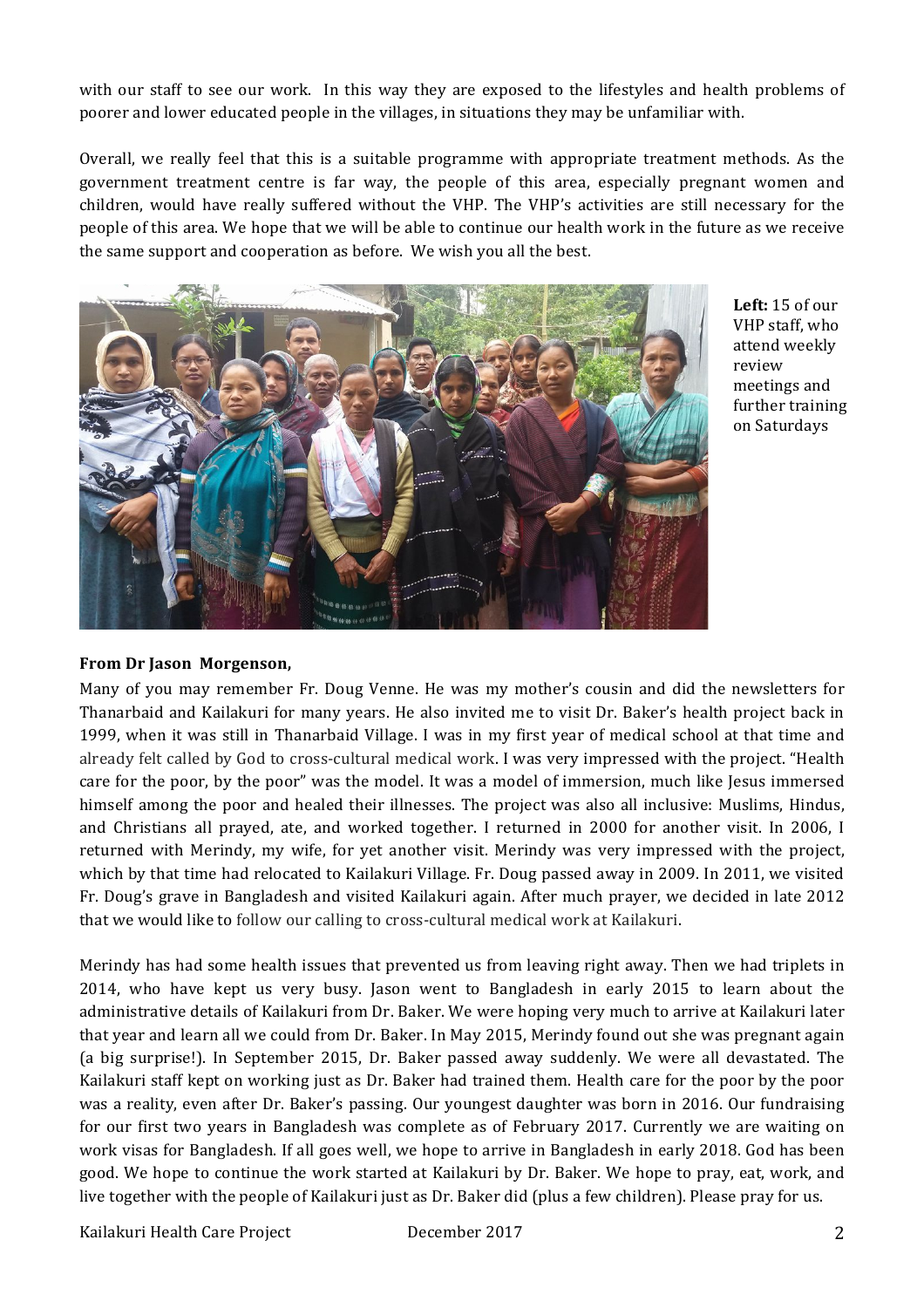#### **Other News**

**Nadine Vickers** and her Bangladeshi husband Ratan Bormon are both settled in Christchurch, New Zealand now, with Nadine about to start Police College in March 2018 and Ratan enrolling in Academic English studies soon. Both continue to help Kailakuri. Nadine regularly talks through management issues with Executive Director Pijon. Ratan has kindly translated the VHP article you have just read. Nadine is hoping that another volunteer will step up to take on the English Communications role at Kailakuri soon, so that the Bangladeshi staff gain much needed support!

Drs **Jason and Merindy Morgenson** hopefully will receive their visas and arrive in February. An apartment has been arranged for them in Mymensingh where they will undertake language training for six months before shifting to Kailakuri.



It is now over two years since Edric passed away. It has been a tumultuous time in Bangladesh but the health centre continues to run smoothly. The staff have proudly risen to the occasion. They really do 'own the project' – as reflected in what they have written about the VHP. Proof indeed if any was needed of the validity of Edric's life work.

Our income has dropped this past year and running costs have increased, so we are facing a big challenge to keep the health centre running. Please consider whether you can increase your donation.

It is five years now since Edric did his last NZ-wide speaking tour. Next year we would like to be able to visit all of the groups he visited to bring you up to date on this unique and most worthwhile mission. As you plan your 2018 programme, please get in touch with Peter Wilson to arrange a speaker to visit.

## **USA**

**Ted Rose (Asia Connection)** whoknowstedrose@gmail.com

**Nicholas Tseffos** helpkailakuri@gmail.com

**Jason and Merindy Morgenson** jwmorgen@gmail.com

# *Contact Us…*

## **BANGLADESH**

**Pijon Nongmin Executive Director** drbakersorganisation@gmail.com

**Sujit Rangsa Acting Medical Coordinator** kailakurihealthcentre@gmail.com **NEW ZEALAND** (NZ Link Group)

**Peter Wilson, Coordinator** kailakuri.nzlink@gmail.com

**Hilary Lynch, Newsletters** tui\_eden@xtra.co.nz

**Glenn Baker, Treasurer** treasurerkhcp@gmail.com

### **WEBSITE http://sites.google.com/site/kailakurihealth**

**FACEBOOK www.facebook.com/kailakuri** (Like our Facebook page and receive regular updates)

### **GIVELALITTLE www.givealittle.co.nz/org/khcp**